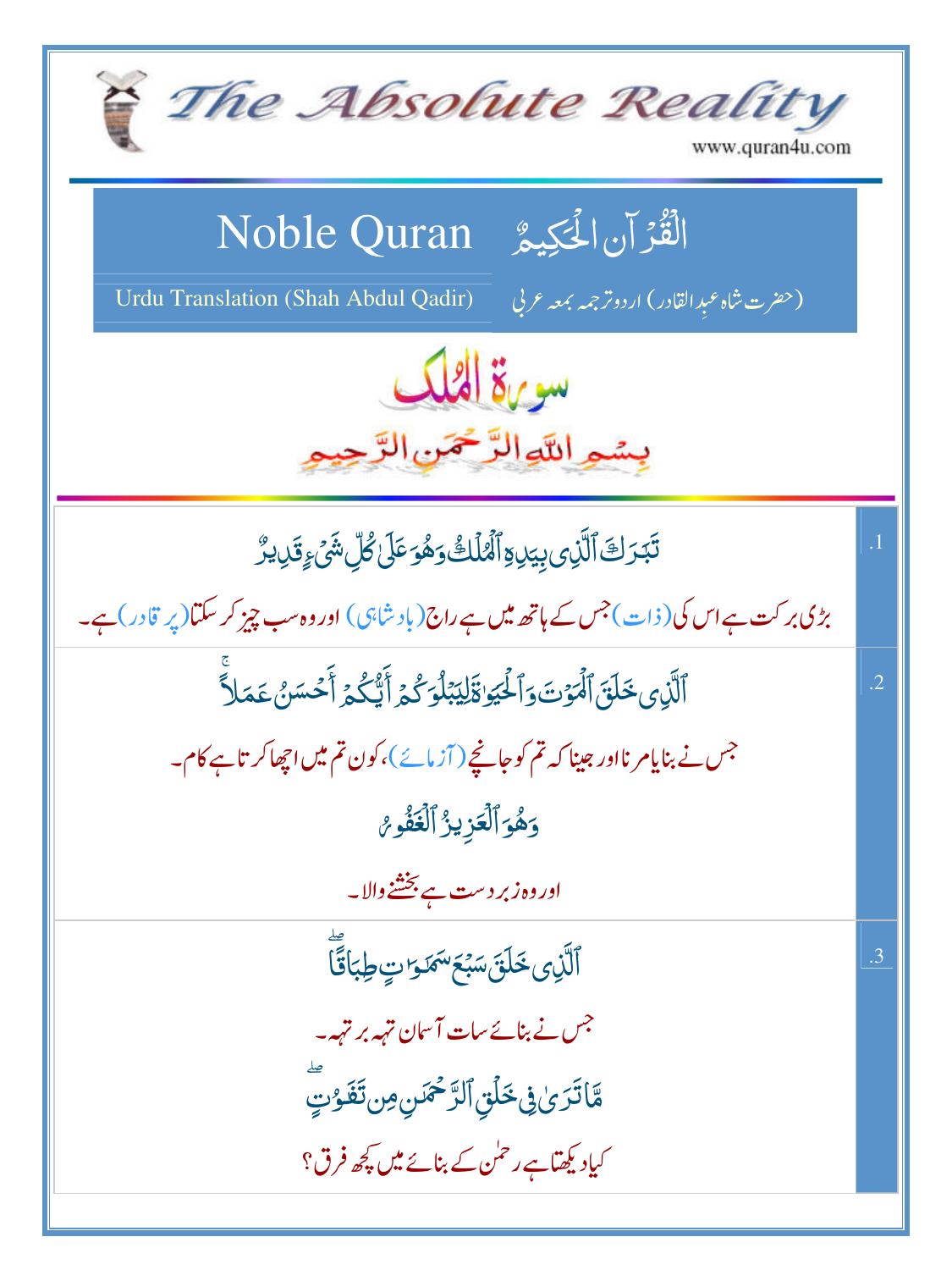| فَأَتْ جِع ٱلْبَصَرَ هَلْ تَرَىٰ مِن فُطُورٍ                                                             |                 |
|----------------------------------------------------------------------------------------------------------|-----------------|
| پھر ڈ ہر اکر نگاہ کر کہیں دیکھتا ہے دراڑ،                                                                |                 |
| ثُمَّ ٱءۡجِعٱلۡبَـصَدَ كَرَّتَيۡنِ يَنقَلِبُۚ إِلَيۡكَ ٱلۡبَصَدُ خَاسِئًا وَهُوَ حَسِبِيٌّ               |                 |
| چر د ہر اکر نگاہ کر، دو دوباراُلٹی آئے تیرے پاس تیر <mark>ی نگاہ رد ہو کر تھک کر۔</mark>                 |                 |
| <u>و</u> َلَقَدُنَ يَّتَأَالَسَّمَآءَ ٱلدُّنۡيَآ <i>بِمَصَدِ</i> يحَوَجَعَلۡنَمَآءُ جُومَالِّلشَّيۡطِينِ | $\overline{.5}$ |
| اور ہم نے رونق دی در لے ( قریبی ) آسان کو چراغوں سے اور ان سے رکھی بچینک مار شیطانوں کی،                 |                 |
| وَأَعْتَدُنَا لَهُمْ عَذَابَ ٱلسَّعِيرِ                                                                  |                 |
| اور ر <sup>کھی</sup> ہے ان کومار دیکتی آگ کی۔                                                            |                 |
| وَلِلَّذِينَ كَفَرُواۡبِرَبِّہِـمۡ عَذَابُ جَهَنَّمَ                                                     | .6              |
| اور جومنګر ہوئے اپنے رب سے،ان کو ہے مار (عذ اب) دوزخ کی۔                                                 |                 |
| وَبِئْسَ ٱلْمَصِيرُ                                                                                      |                 |
| اور بُر کی جگہ <u>پہنچ</u> ۔                                                                             |                 |
| إِذَآ أَلۡقُواۡ فِيهَاسَمِعُواۡكَمَاشَهِيقَاوَهِىَ تَفُوِىُ                                              | $\overline{.7}$ |
| جب اس میں ڈالے جائیں سُنیں اس کا دھاڑ نا،اور وہ انچھلتی (جوش کھار ہی) ہے،                                |                 |
| تَكَادُ تَمَيَّزُ مِنَ ٱلْغَنْظِ                                                                         | .8              |
| ابھی لگتاہے کہ پھٹ پڑے جوش سے۔                                                                           |                 |
|                                                                                                          |                 |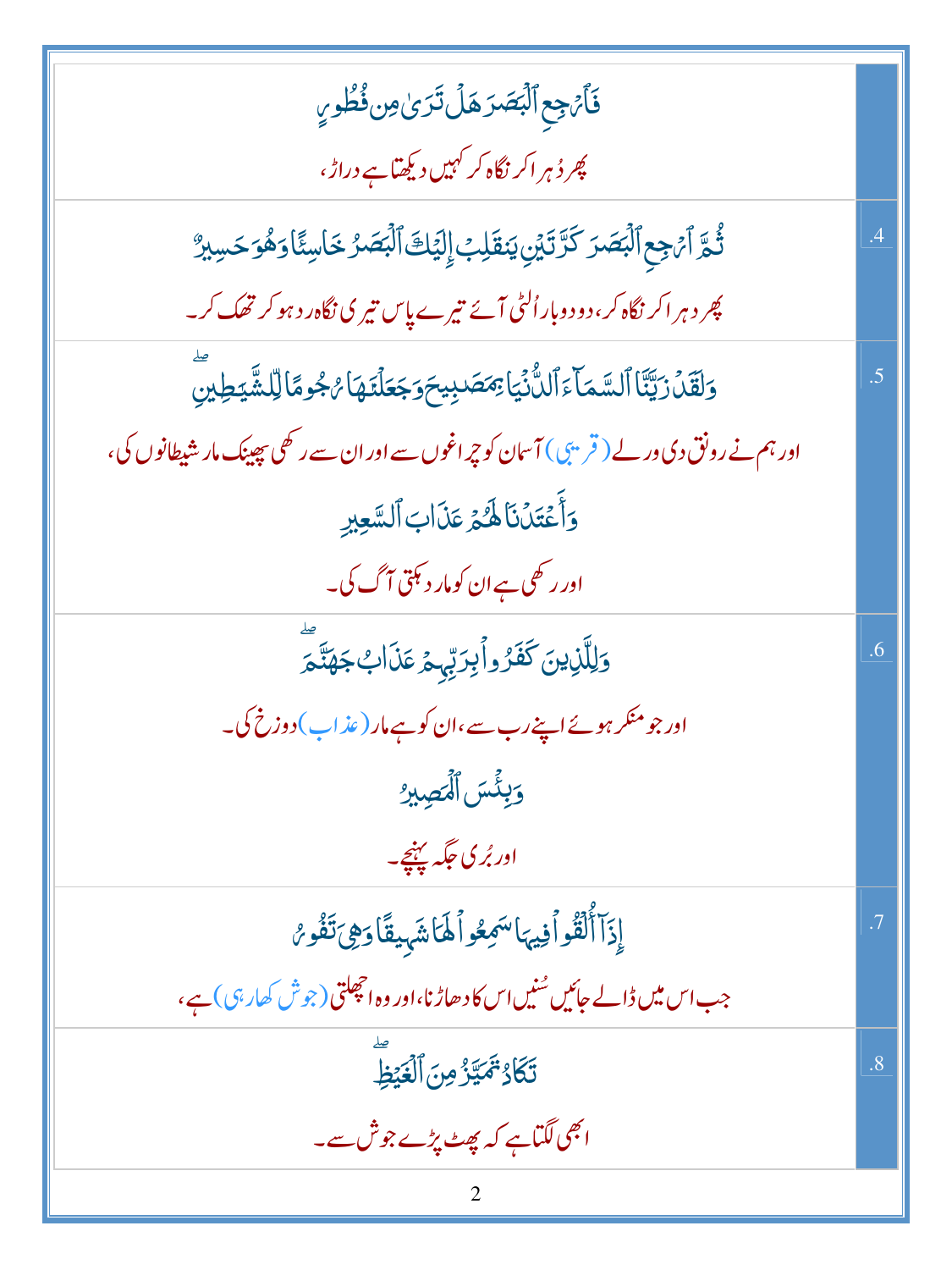| ڴؘڵٙڡؘٵۧٲ۠ڷۊ <sub>ۣػ</sub> ڣۣۑ <sub>ٙٵ</sub> ڣؘٷڿۨ۠ڛٙٲؘۿ <i>ڰ</i> ۄ۫ڂؘۯؘٮٚؿ۠ؠؘٵۧٲۘڶۄ۫ؾٲؚ۫ؾؚػ۠ۄؙٮؘؘڹؠڗ۠ |           |
|--------------------------------------------------------------------------------------------------------|-----------|
| جس بار پڑ ااس میں ایک دَل ( گر وہ )، یو چھاان سے اس کے داروغوں نے ،کیانہ پہنچاتم کو کوئی ڈرسنانے والا۔ |           |
| قَالُواۡبَلَىٰقَدۡجَآءَنَانَنِيرُّ فَكَذَّبۡنَا                                                        | $\cdot$ 9 |
| وہ بولے کیوں نہیں ہم پاس پہنچاتھاڈر سنانے والا۔ پھر ہم نے (اسے )حجٹلایا،                               |           |
| وَقُلۡنَامَانَزَّلَالَالَهُ مِن شَىۡۦۚ إِنۡ أَنتُمۡ إِلَّا فِى ضَلَلٍ كَبِيرٍ                          |           |
| اور کہاکوئی نہیں اتاری اللہ نے پچھ چیز۔ تم پڑے ہوبڑے بہکاوے (گمر ابھ) میں۔                             |           |
| وَقَالُواْلَوۡ كُنَّانَسۡمَعُ أَوۡنَعَقِلُمَا كُنَّافِىٓأَصۡحَبِٱلسَّعِيرِ                             | .10       |
| اور بولے،اگر ہم ہوتے سنتے پابوجھتے،نہ ہوتے دوزخ والوں میں۔                                             |           |
| فَأَعۡتَرَفُواۡلِذَانِبِهِمۡ فَسُحۡقَّالۡآَٰصَٰحَبِٱلسَّٰٓعِيْدِ                                       | .11       |
| سو قائل ہوئے اپنے گناہ کے۔اب دفع ہوں دوزخ والے۔                                                        |           |
| إِنَّ ٱلَّذِينَ يَخۡشَوۡنَ مَٰلَّهُمۡ بِٱلۡغَيۡبِ لَهُمۡ مَّغۡفِرَةٌۚوَأَجۡرٌ كَبِيرٌ                  | .12       |
| جولوگ ڈرتے ہیں اپنے رب سے بن دیکھے ان کو معافی ہے اور نیگ (اجر) بڑا۔                                   |           |
| وَأَسِرُّواْقَوۡلَكُمۡ أَوِٱجۡهَزُواۡبِهِۦۖۢۤ إِنَّهُ عَلِيمُ بِنَاتِٱلصُّدُورِ                        | .13       |
| اور تم چچپی کہوا پنی بات یا کھول کر۔ وہ جانتاہے جیوں( دلوں)کے بھید۔                                    |           |
| ِ<br>اَلَّايَعۡلَمُ مَنۡ خَلَقَ                                                                        | .14       |
| بھلاوہ( <sub>ن</sub> ی)نہ جانے جس نے بنایا؟                                                            |           |
| 3                                                                                                      |           |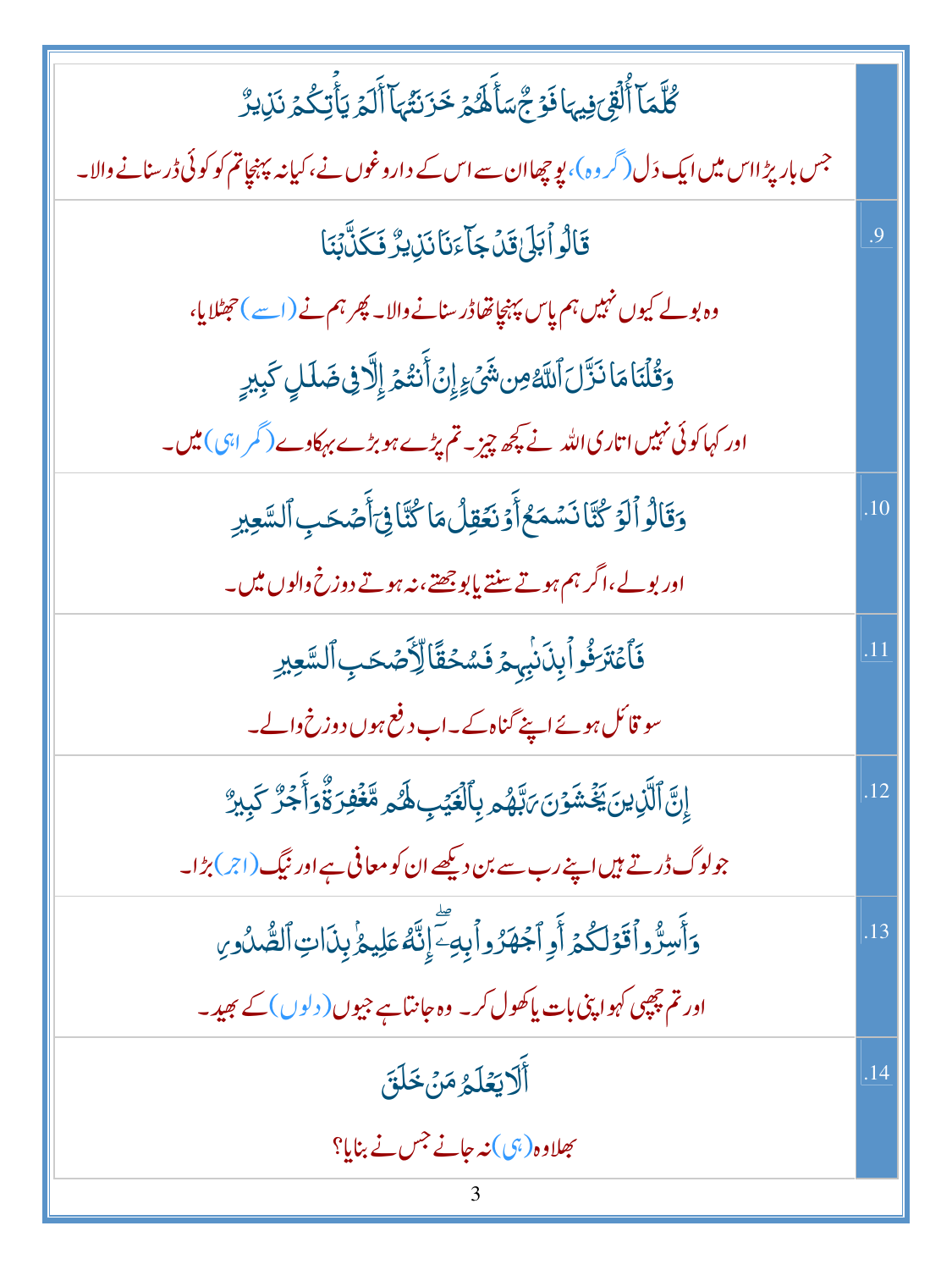| وَهُوَ ٱللَّطِيفُ ٱلْخَيِّبِينُ                                                           |     |
|-------------------------------------------------------------------------------------------|-----|
| اور وہی ہے بھید جانتاخبر دار۔                                                             |     |
| ۿؙۅؘٱڷؘۜڹ؈ڿؘؗۼؘڶڶػ۠ؽ۠ۥٱڷۯۢٚؠٛٙڞؘۥؘ۬ڷۅڶٲۜڣؘڷۺۄٲڣۣ؋ڹؘٳڮۑۣؠؘٳۏػ۠ڵۅٲڝ؆ۣۯ۫قۣڢؚؖ                | .15 |
| وہی(تو) ہے جس نے کیاتمہارے آگے زمین کو پست،                                               |     |
| اب پھر واسکے کند ھوں پر اور کھاؤ کچھ روزی دی اس (اللہ ) کی۔                               |     |
| <b>وَإِلَيۡهِٱلنُّشُو ۚ</b> نَ                                                            |     |
| اور اسی کی طرف جی( دوبارہ )اٹھناہے۔                                                       |     |
| ءَأَمِنتُم مَّن فِى ٱلسَّمَاءِأَن يَخْسِفَ بِكُمُ ٱلْأَرَضَ فَإِذَا هِيَ تَمُو مُ         | .16 |
| کیانڈر (بے خوف)ہوئے اس سے،جو آسان میں ہے کہ دھنسادے تم کوز مین میں، پھر دیکھووہ لرزقی ہے؟ |     |
| أَمَّ أَمِنتُم مَّن فِى ٱلسَّمَآءِأَن يُرۡسِلَ عَلَيۡكُمۡ حَاصِبَآ                        | .17 |
| یانڈر (بے خوف)ہوئے ہواں سے جو آسان میں ہے کہ چھوڑ دے تم پر پھتر اؤباؤ(ہوا) کا؟            |     |
| فَسَتَعَلَّمُونَ كَيْفَ نَلِيدِ                                                           |     |
| سواب جانوگے، کیسا ہے میر ادڑ کا(تنبیہ)!                                                   |     |
| <u>و</u> َلَقَدۡ كَذَّبَٱلَّٰزِينَ؋ِن <b>ۚ قَبَٰلِهِ</b> مۡ فَكَيۡفَ كَانَ نَكِبِرِ       | .18 |
| اور جھٹلاچکے ہیں جوان سے پہلے تھے، پھر کیساہوامیر ابگاڑ (عذاب)؟                           |     |
|                                                                                           |     |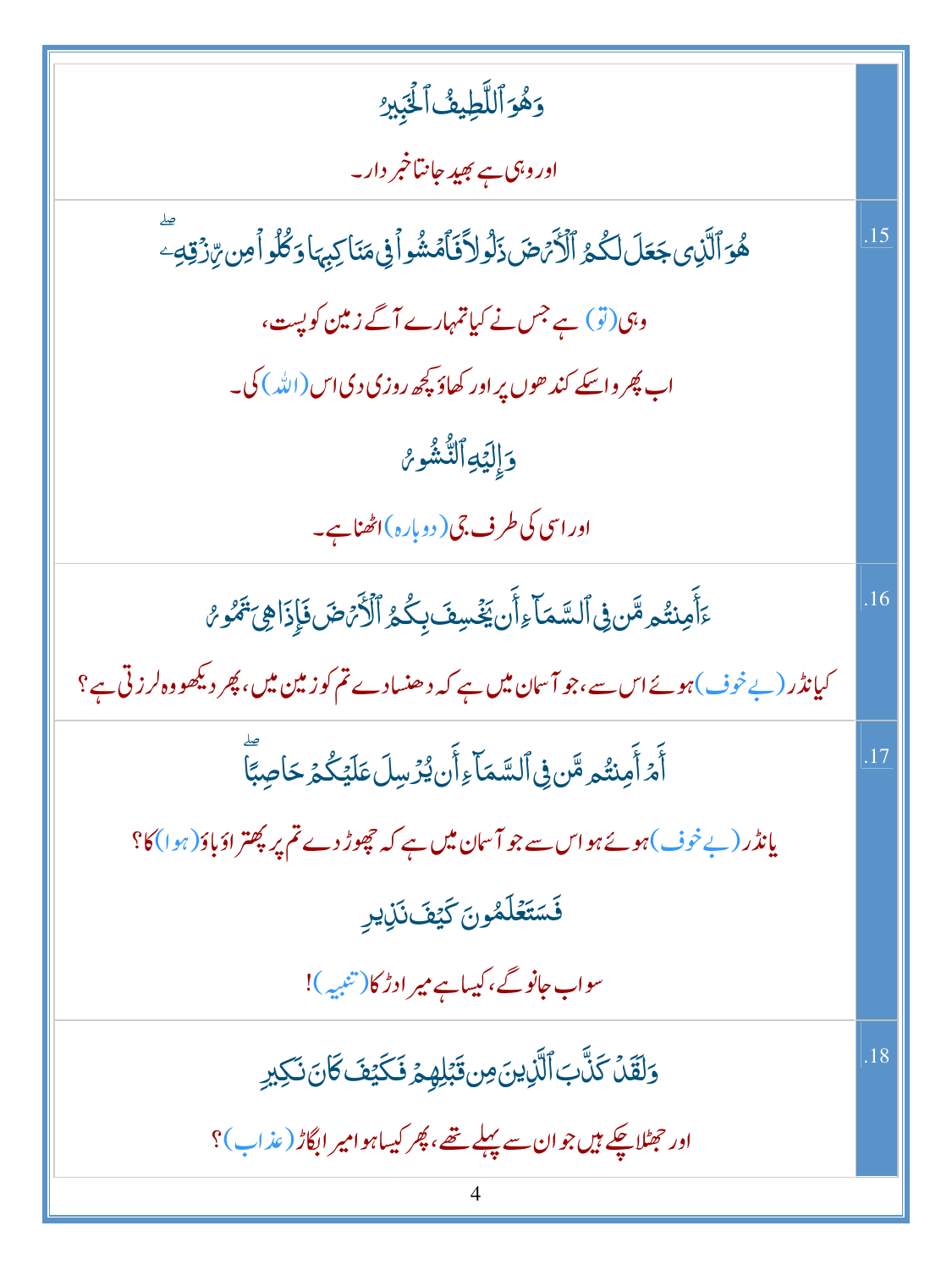| ٲۧۅ <i>ٙ</i> ڶۮؚؾۯۏۛٲٳ۪ڶ۩ڶڟؖڹ <sub>ٛ</sub> ڔڡؘۏؘۊؘۿؽ؏ػڟ۠ؾٟۅؘؾڨؘۛؠؚۻؙڹؖ                                                | .19 |
|-----------------------------------------------------------------------------------------------------------------------|-----|
| اور کیانہیں دیکھے اڑتے جانور اپنے اوپر پر کھولے اور جھیکتے؟                                                           |     |
| <i>ؗ</i> ۜ؞ٙٲڲ <i>ػڛ</i> ػ۠ۿ۠ڽٞٳؚٳؖٚٲڶڗٙڂ <i>ۧڡؘۮ</i> ۣۨ                                                              |     |
| ان کو کوئی نہیں تھام رہا،رحمٰن کے سوا۔                                                                                |     |
| ٳۣڹؓڡ۠ڹؚڰ۠ڵؚۺؘ۬ٛۦؚٙڹڝؚێ                                                                                               |     |
| اس کی نگاہ میں ہے ہر چیز۔                                                                                             |     |
| أَقَنَ هَذَا ٱلَّذِى هُوَجُندٌ لَّكُمۡ يَنصُرُ كُم مِّن دُونِ ٱلرَّحۡمَٰنِ                                            | .20 |
| بھلاوہ کون ہے جو فوج ہے تمہاری م <i>د</i> د کرے گی تمہاری رحمٰن کے سوا؟                                               |     |
| إِنِ ٱلْكَفِرُونَ إِلَّا فِى غُرُورٍ                                                                                  |     |
| منکر پڑے ہیں نرے بہکاوے میں۔                                                                                          |     |
| ٲٛڡۜٙ <i>ڽٙ</i> ۿؘڹؘٳٳٳڷۯؚۑؾۯۯۊ۠ػؙػؽٳؚڹٲؘٛڡٙۺڬ؆ۣۯؘۊؘ <sup>ۣ</sup> ڡۨ                                                  | .21 |
| بھلاوہ کون ہے جو روزی دیگاتم کو،اگر وہ (ر <sup>حمٰ</sup> ن )ر ک <i>ھ چھوڑے ا</i> پنی روزی؟                            |     |
| بَل+ۜۊ۠ۘٳؙٙڣۣ۬عُتُّوِّوَنُفُّوِي                                                                                      |     |
| کوئی نہیں! پراڑ رہے ہیں شر ارت اور بد کئے پر،                                                                         |     |
| ٲٛڣؘڡٙڹ <i>ؿٙػٙ</i> ۺۣ۬ۿڮڹؖٞٲڠٙڶؽ <i>ۏڿ۫</i> ۿٟڡؘؚٵۧٞۿٙڷؽٙٲٞڡ۠ۜۧڹ <i>ؿػٙ</i> ۺ۫ؾڛۅۣؾؓٲڠڶ <i>ؽٳڝؚ</i> ڗٮڟٟۣڡ۠۠ۺؾٙۊؚۑۄؚ | .22 |
| بھلاایک جو چلے اوندھااپنے منہ پر،وہ سیدھی راہ پائے یاوہ جو چلے سیدھاایک سیدھی راہ پر؟                                 |     |
|                                                                                                                       |     |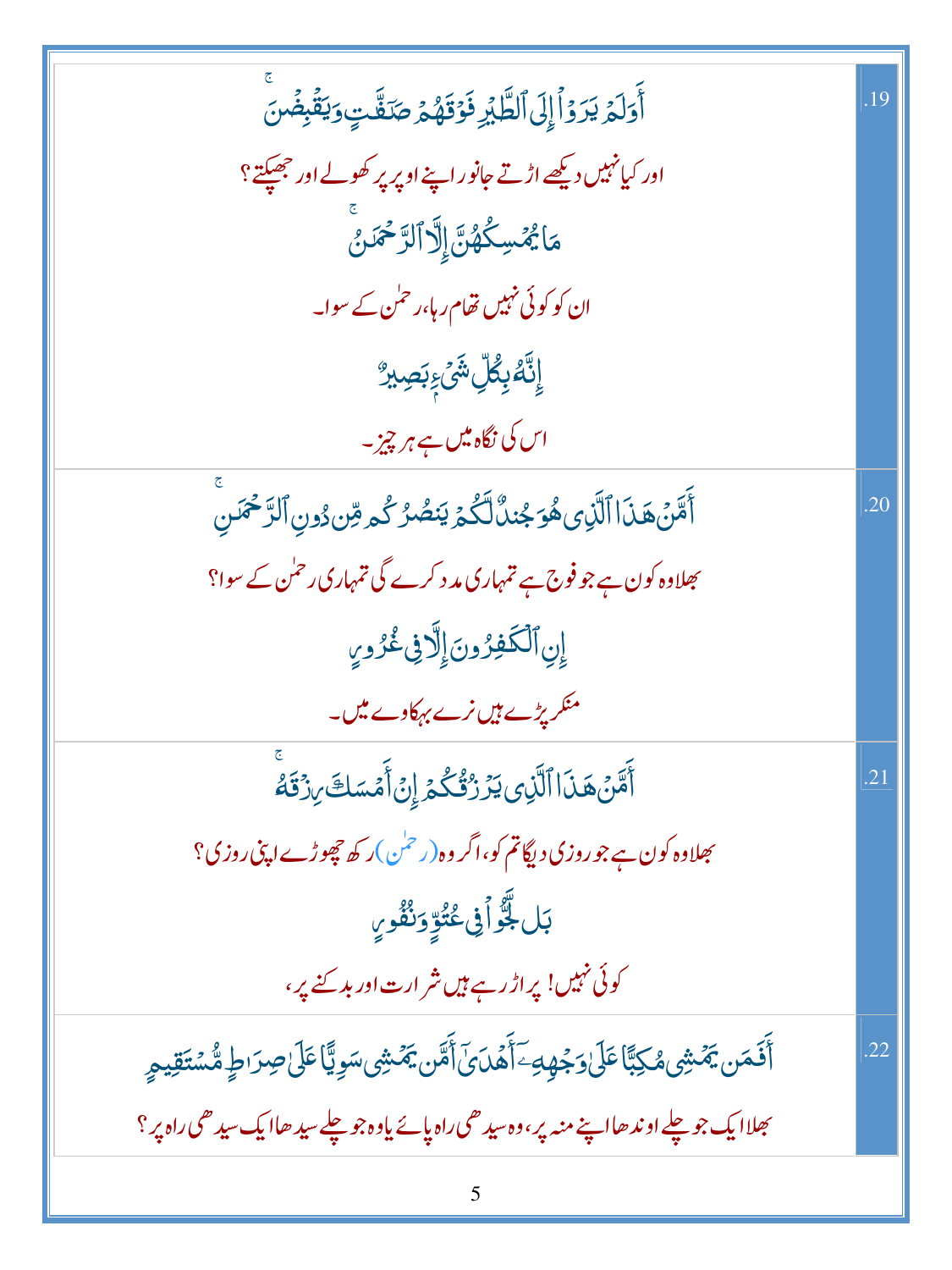| قُلۡ هُوَ ٱلَّذِىٓ أَنشَأَ كُمۡ وَجَعَلَ لَكُمُ ٱلسَّمۡعَ وَٱلۡ ۚ ٱلۡقَصَدَ وَٱلۡ ُئِمِّىٓ ۚ                       | .23 |
|--------------------------------------------------------------------------------------------------------------------|-----|
| تو <sub>کہہ</sub> ،وہی ہے جس نے تم کو نکال کھڑ ا(پیدا) کیا،اور بنادیئے تم کو کان اور آنکھیں اور دل۔                |     |
| قَلِيلاًمَّاتَشَكْرُونَ                                                                                            |     |
| <mark>تم تھوڑاحق مانتے (شکر گزار ہوتے)ہو۔</mark>                                                                   |     |
| قُلُ هُوَ ٱلَّذِى ذَمَاَ أَكُمۡ فِى ٱلۡأَمۡ ضِ وَإِلَيۡهِ ثُمَّشۡ رُونَ                                            | .24 |
| تو <sub>کہہ</sub> وہی ہے جس نے کھنڈ ایا(پھیلایا) تم کو زمین میں،اور اسی کی طرف اکٹھے کئے جاؤگے۔                    |     |
| وَيَقُولُونَ مَتَىٰ هَذَا ٱلْوَعۡلَٰ إِن كُنتُمۡ صَلاِقِينَ                                                        | .25 |
| اور کہتے ہیں کب ہے یہ وعد ہ اگر تم س <u>بح</u> ہو ؟                                                                |     |
| قُلۡ إِنَّمَا ٱلۡفِلۡمُ عِندَ ٱللَّهِوَإِنَّمَاۤ أَنَاۚ نَذِيرٌ مُّبِينٌ                                           | .26 |
| تو <sub>کہہ</sub> ، خبر تو ہے اللہ   ہی پاس۔ اور میں تو یہی ڈر سنانے والا ہوں کھول کر۔                             |     |
| فَلَمَّا بَأَوۡ وُرُلۡفَةًسِيَّـۡتُوۡجُوهُۚ ٱلَّذِينَ كَفَرُواۡوَقِيلَ هَذَا ٱلَّذِى كُنتُم بِهِۦ تَدَّعُونَ       | .27 |
| چر جب دیکھیں گے وہ پاس آلگا،بُرے بن جائیں گے منہ منکر وں کے اور کہے گا یہی ہے جس کو تم ما نگتے تھے۔                |     |
| قُلۡ أَٰٓ مَيۡتُمۡ إِنۡ أَهۡلَكَنِىٓ ٱللَّهُ وَمَن مَّعِىٓ أَوۡ مَحۡمَنَا                                          | .28 |
| تو <sub>کہہ</sub> ، بھلادیکھو تو!اگر کھیا ( ہلاک کر ) دے مجھ کواللہ ،اور میرےساتھ والوں کو، یاہم پر مہر (رحم) کرے، |     |
| فَمَن يُجِيرُ ٱلْكَفِرِينَ مِنۡ عَذَابِ أَلِيمٍ                                                                    |     |
| پھر کون ہے جو بجائے منکر وں کو ڈکھ کی مار سے ؟                                                                     |     |
|                                                                                                                    |     |